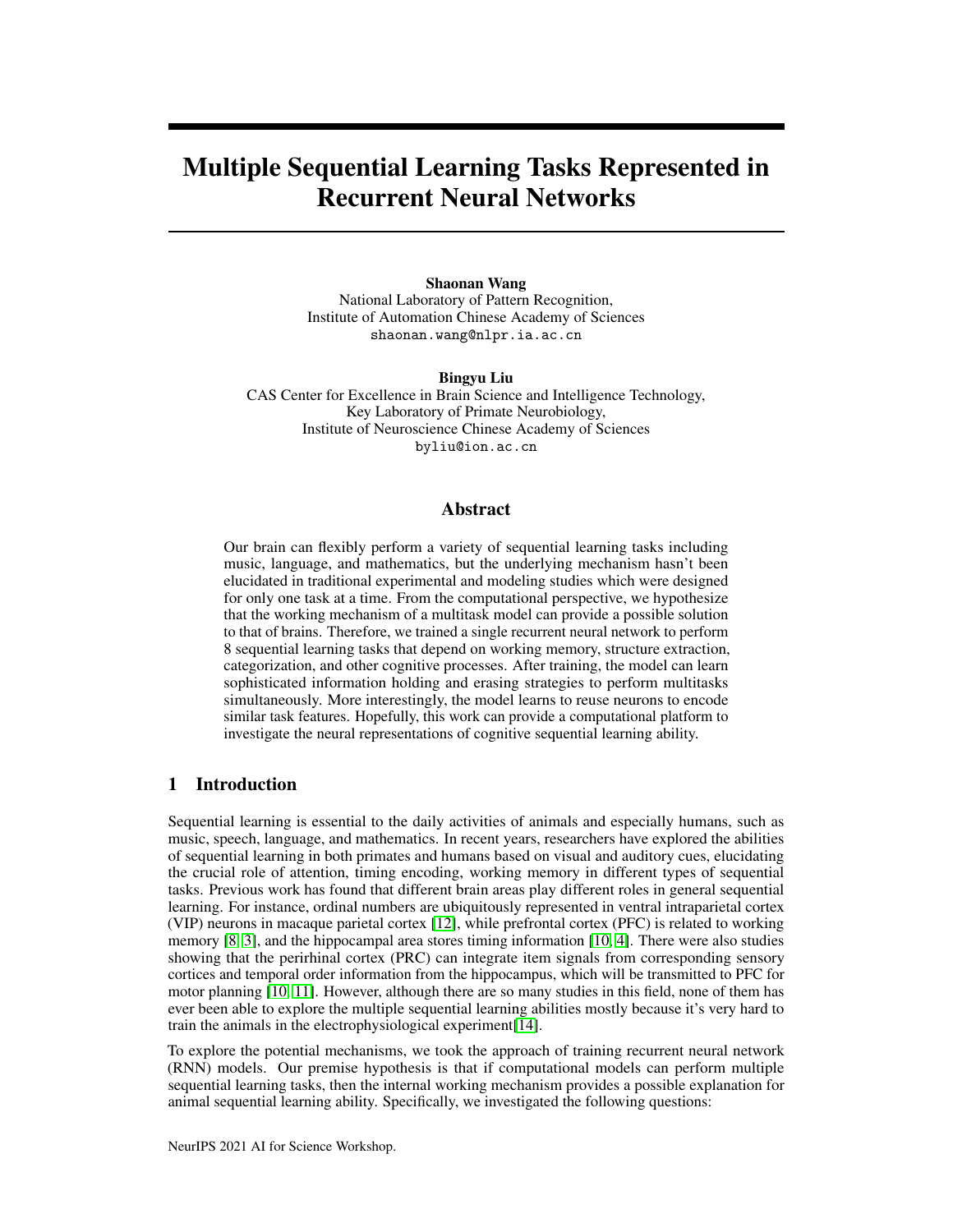- 1. Can one RNN model accomplish multiple sequential learning tasks simultaneously?
- 2. What is the internal mechanism of the above multitask RNN model?
- 3. How are the different features stored at the neuronal level for each task?
- 4. If two tasks share similar structures, what would be the relationship between their neural representations?

## 2 Setups

We first designed 8 sequential learning tasks which were simplified from previous physiological studies[\[4,](#page-4-4) [6,](#page-4-7) [7,](#page-4-8) [13\]](#page-4-9). There has been a proliferation of research work on sequential learning both in humans and non-human primates in recent years. They either let the humans or monkeys repeat the sequence of visual or auditory items in forward or inverted order, or the subjects needed to report whether the sequence order of certain pictures is the same as the one that appeared before some delay time [\[7,](#page-4-8) [1\]](#page-4-10). As shown in Figure 1, we clarified the tasks as Repeat (repeat the sequence); Mirror (report the sequence in inverse order); Pre (report the symbol before a specified position); Pos (report the symbol after a specified position); Add first (repeat the sequence and add the first symbol in the beginning); Add last (repeat the sequence and add the last symbol in the end); Shift (shift the position **Task design:**  of the first two symbols and report); and Swap (swap every two symbols according to the order. If the sequence is odd, then just report the symbol at the end).

| Repeat:                | $x_1, x_2, , x_n$                                                 | $\longrightarrow$ $X_1, X_2, , X_n$             |
|------------------------|-------------------------------------------------------------------|-------------------------------------------------|
| Mirror:                | $x_1, x_2, , x_n$                                                 | $\longrightarrow$ $X_{n}$ , $X_{n-1}$ , , $X_1$ |
| Pre (the second):      | $x_1, x_2, , x_n$                                                 | $\longrightarrow$ $x_1$                         |
| POS (the second):      | $x_1, x_2, , x_n$                                                 | $\longrightarrow$ $x_3$                         |
| Add first:             | $x_1, x_2, , x_n$                                                 | $\longrightarrow$ $x_1, x_1, x_2, , x_n$        |
| Add end:               | $x_1, x_2, , x_n$                                                 | $\longrightarrow$ $X_1, X_2, , X_n, X_n$        |
| Shift (the first two): | $x_1, x_2, , x_n$                                                 | $\longrightarrow$ $X_2, X_1, , X_n$             |
| Swap (each pair):      | Even $X_1, X_2, , X_{n-1}, X_n$                                   | $\longrightarrow$ $x_2, x_1, , x_{n-1}, x_n$    |
|                        | <sup>Odd</sup> X <sub>1</sub> , X <sub>2</sub> , , X <sub>n</sub> | $\longrightarrow$ $x_2, x_1, , x_n$             |

Figure 1: Definition of 8 sequential learning tasks. The same color denotes a similar task structure.

To accomplish these tasks, we adopt a sequence tagging paradigm. Figure 2 shows an example of the Repeat task. As shown, model inputs are  $x_1, x_2, x_3$ , followed by a *cue* to indicate which task to perform, and it needs to predict  $x_1, x_2, x_3$  at the last three-time steps.



Figure 2: Architecture of sequence tagging for the Repeat task.

Miller and Cowan have summarized that the capacity of working memory is limited to about seven or four chunks according to a variety of experimental data [\[9,](#page-4-11) [2\]](#page-4-12). Therefore, we used the same range of sequence numbers in our experiments. Specifically, the training data comprises 20,000 sequences with a length of 4, 5, or 7 (and each symbol is randomly selected from 1 to 6). To successfully perform sequential learning tasks, the model should have the ability to generalize, thus, the testing data set is randomly selected from a length of 3 to 8 (each length consists of 2,000 sequences). Besides, the multitask RNN model is trained by randomly pick a batch of data from one task at a time. For comparison, we also trained single task RNN with the same settings. In all experiments, we used an advanced RNN, called Long-short-term memory (LSTM) network [\[5\]](#page-4-13), with one layer comprising 50 hidden neurons and a batch size of 32. We have also tried a simple RNN model without gating and memory cell mechanism, but it failed on the generalization tests.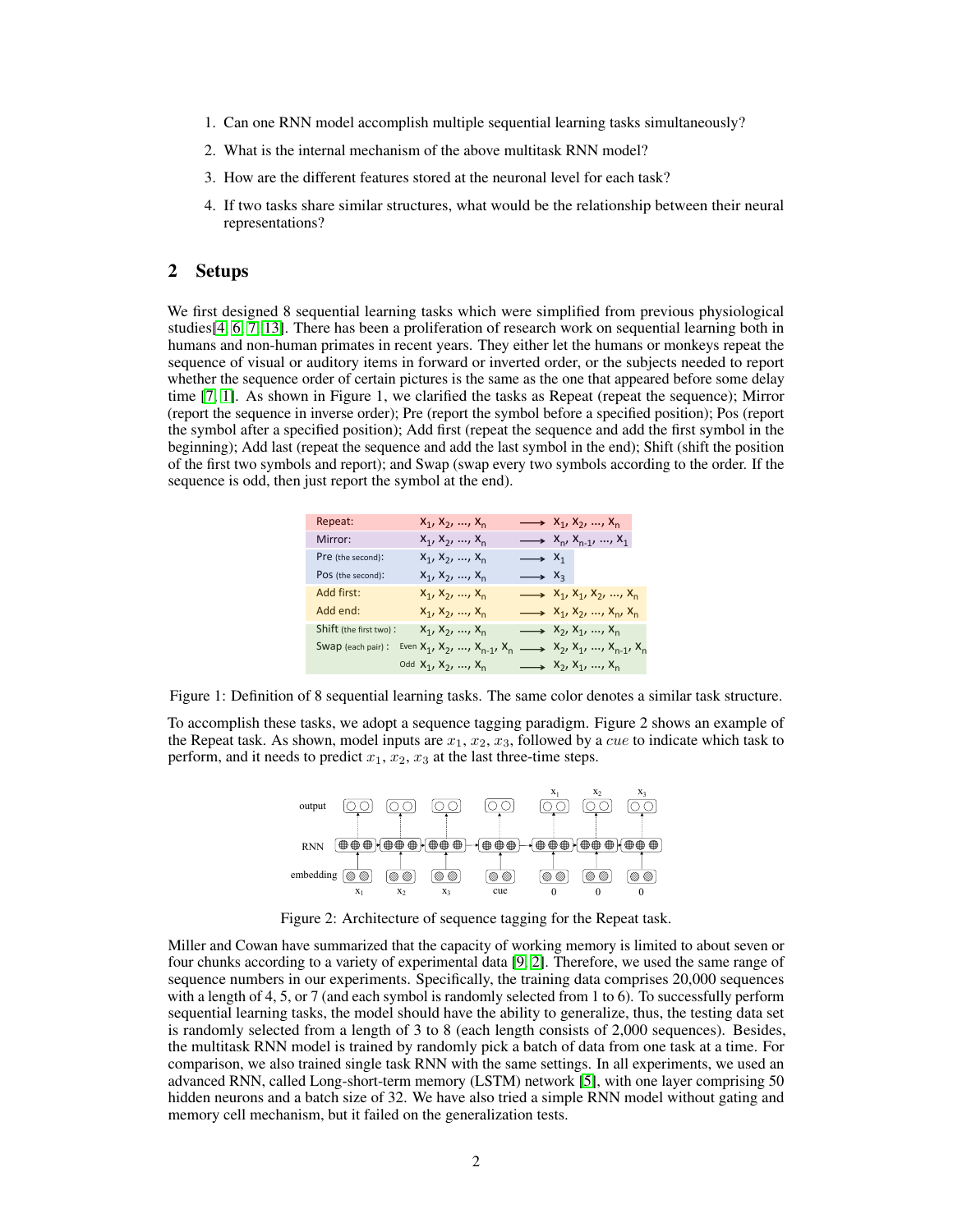# 3 Results

#### 3.1 Can one RNN model accomplish multiple sequential learning tasks simultaneously?

We first tested the ability of the RNN model to solve all tasks together or individually. As shown in Figure 3, the multitask RNN model achieves excellent performance on all 8 tasks with different sequence lengths (The same results were found for single task RNN). An intriguing result is that the performance of the model is not linearly decreased with the ordinal position of each item, instead shows a "U"-shape-curve, which is similar to that in humans and animals [\[7\]](#page-4-8). The reason behind this would be an interesting future work to explore.



Figure 3: Multitask RNN accuracy, where (a) shows the average accuracy over all time points and (b) shows the accuracy at each time point with a sequence length of 8. Task Pre and Pos are not shown since they only have one output.

#### 3.2 What is the internal mechanism of the above multitask RNN model?

To explore the model's working mechanism, we proposed a label-clustering (LC) method to measure how much information of the target input is maintained in every time step. Taking the repeat task for instance, we have a set of repeat sequences  $x_0, x_1, x_2, x_3, x_4$  in which each symbol appears in a specific time point from  $t_0$  to  $t_4$ . At each time point  $t_i$ , the network needs to receive a new input symbol  $x_i$  and maintain the historical information of symbol  $x_{1:i-1}$  in the meantime. For instance, we want to calculate how much information of symbol  $x_1$  is maintained at time  $t_2$ . To achieve this goal, the LC method first marks the value of symbols at time  $t_2$  as the value of symbols at time  $t_1$ . Then, it extracts the hidden embedding at  $t_2$ , resulting in a set of 50-dimensional vectors each with a corresponding label. Finally, the LC method calculates the aggregation degree (Davies-Bouldin index, DBI) of the same label. In short, the greater the difference between intra-class and inter-class aggregation, the more information the symbol  $x_1$  contains at time point  $t_2$ .



Figure 4: LC results for (a) Repeat task (b) Mirror task with the sequence input length of 4. Figure 4 shows that the RNN model learns to hold and erase information at the right time (Similar results were found on all 8 tasks). In the encoding phase  $(x_0 - x_4)$ , some information is maintained (low DBI) and others are lost (higher DBI) over time. In the decoding phase  $(y_0 - y_4)$ , most of the corresponding information is erased after the symbols are output. Interestingly, we found that single and multiple task RNN models seem to learn different strategies and the latter one can learn more precise sequential learning rules, e.g., predict the next symbol at the cue time (low DBI of the blue line at cue in the Repeat task).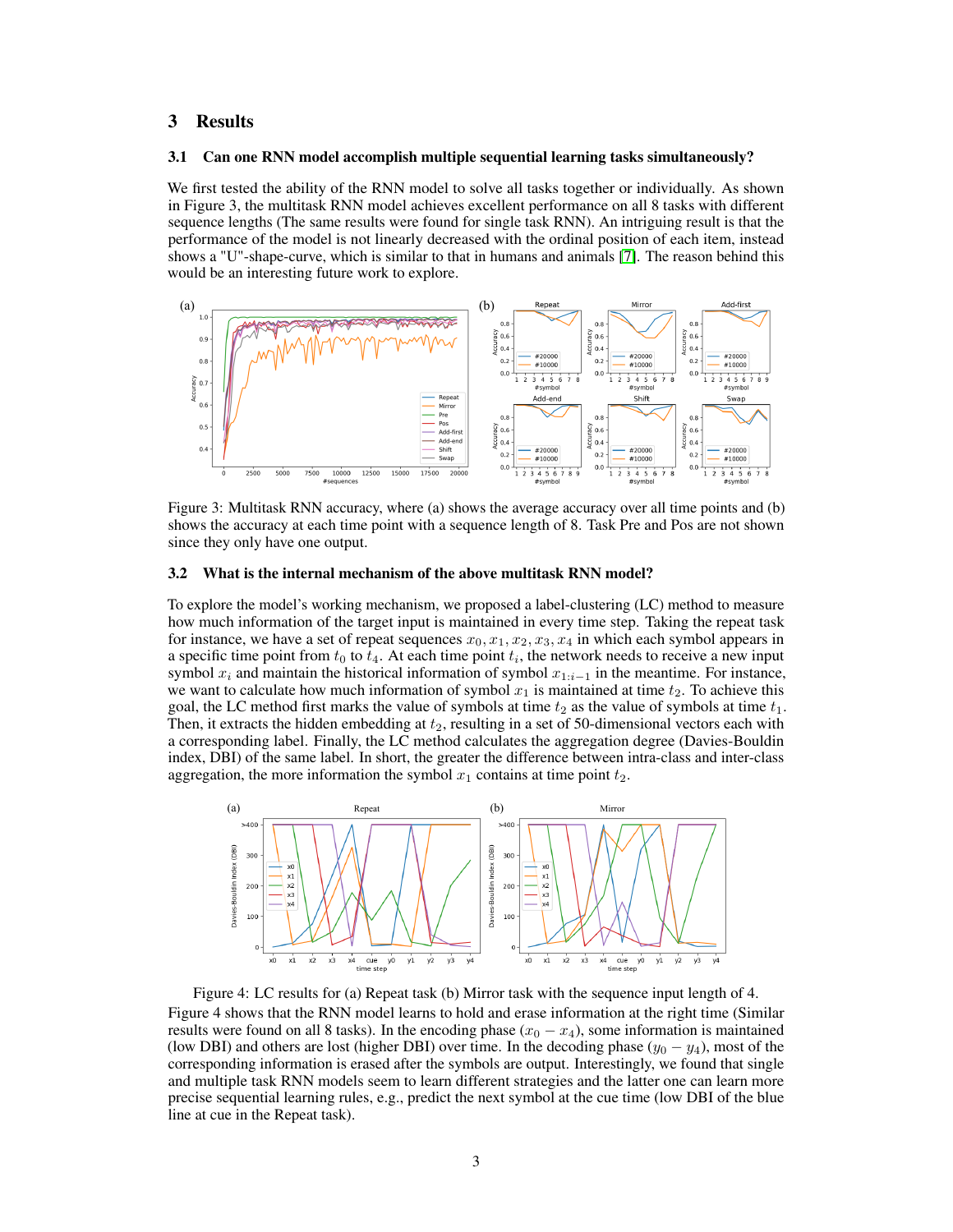#### 3.3 How are the different features stored at the neuronal level for each task?

To successfully perform the 8 tasks, the RNN model should: (1) encode and store input symbols along with their appearance time, and (2) extract and output the right symbols at the right time. Therefore, the symbol and time features are crucial to accomplish these tasks. Next, we analyzed relations between the two features with individual neurons in the hidden layer of the RNNs model.

We conducted an ablation test by predicting these features with one neuron shielded. The hypothesis is that if the network uses a local or sparse coding, then there should be a small set of neurons that encode a specific feature, thus ablating them would lead to a drastic performance drop (or error rise).



Figure 5: Root-mean-square error (RMSE) of feature (a) time and (b) symbol when masking one neuron at a time.

As shown in Figure 5, there are single neurons that are more important to one feature than others, such as neuron 9 for time and neuron 19 for symbol. We then masked the top 10 neurons that are sensitive to each feature and found that the left neurons can still predict the two features pretty well. Therefore, we conclude that no single neuron is responsible for all behaviors of any features, thus, task features are stored in RNN in a distributed-represented way rather than a local-represented way.

## 3.4 If two tasks share similar structures, what would be the relationship between their neural representations?

From Figure 5, we can also find that multitask RNN learns to use the same neurons when performing similar tasks. For instance, Pre and Pos tasks have similar error rises; Repeat, Add-first, and Add-end have similar error rises. Note that this phenomenon has not been found on single-task RNN, which indicates that the RNN model can learn more physiologically meaningful representations only with simultaneous training on different tasks.

# 4 Conclusions and Future Work

We trained a single RNN to perform multiple sequential learning tasks at the same time, hoping to provide a computational platform to investigate the neural representations of cognitive sequential learning ability. An interesting future work is to explore complicated sequential learning tasks such as sequences with a nested structure which is important to animals' sequential learning [\[4\]](#page-4-4). To explore that, we need to first simplify and formalize these tasks to a unified architecture. Then we may need more powerful computational models than RNN such as the Neural Turing Machine (NTM) model which has an extra memory module to flexibly manipulate information flow. The purpose of the computational models is to help us understand the mechanism of the brain and to figure out how the real brain truly solves these problems. Therefore, we also need to compare the results of computational models with real neural data such as the electrophysiological data recorded by experimental scientists.

Furthermore, we can also build a brain-inspired computational model to do these sequential learning tasks. For instance, as we proposed before, for the visual sequential learning task, the visual items are originated from the anterior-inferior temporal cortex (area TE); the timing and structure information of the sequence are represented in the posterior parietal cortex (PPC) and hippocampus. All these will then be integrated into PFC as working memory. Accordingly, RNN with biology-inspired working memory and multimodal integration modules may be more intelligent in accomplishing multitask sequential tasks and more similar to the brain. In this way, computational models and the brain assisted each other, driving both artificial intelligence and neuroscience forward.